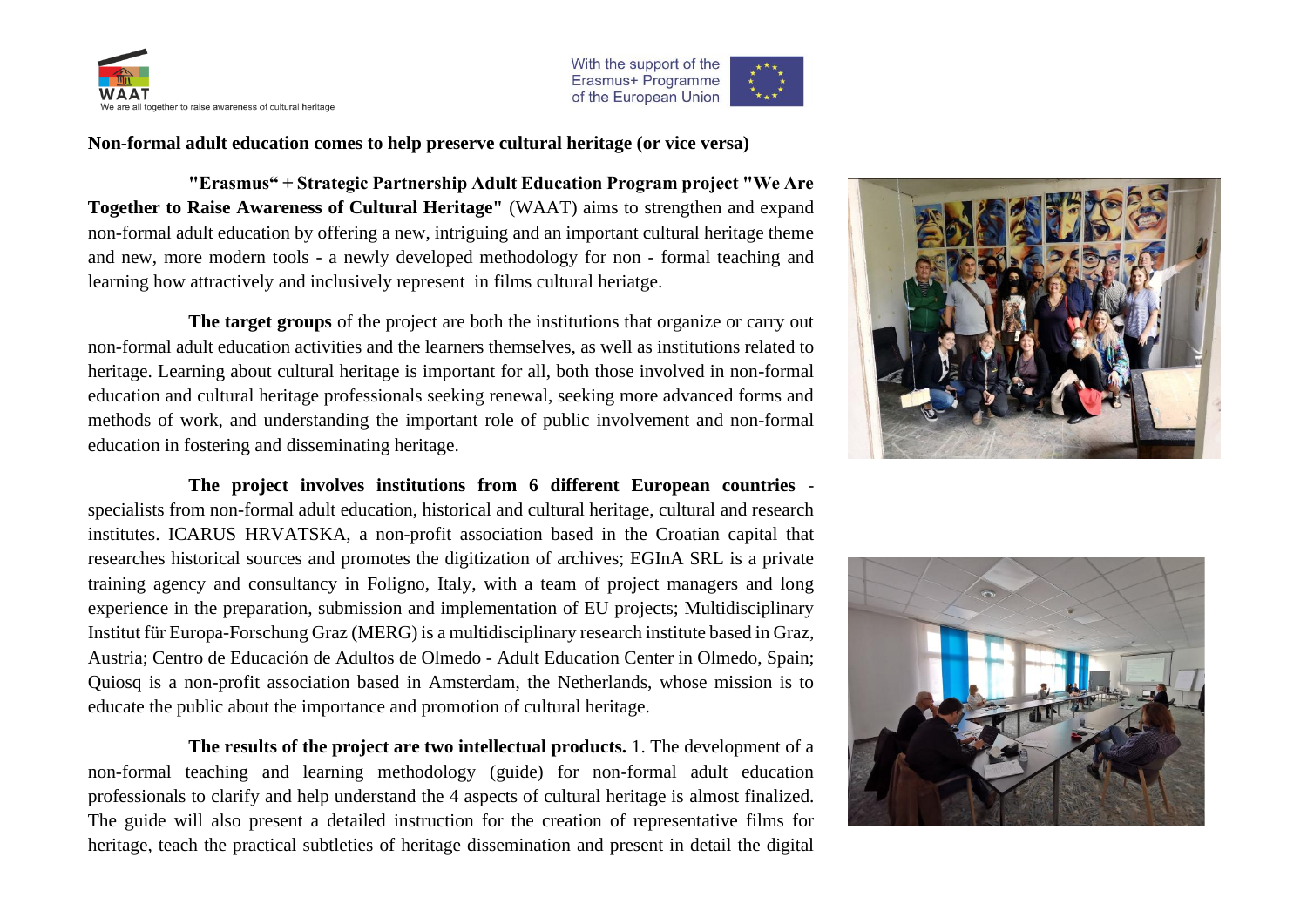



platform - its idea and structure, technical parameters. 2. The useful and attractive, easily accessible and easy-to-use WAAT digital platform (www.waatproject.eu) will be published and will bring together a wide range of cultural community engaged in heritage and non-formal education.

**The project has been joined** (during the local activities) by a wide range of institutions and organizations whose field of activity or field of interest is Non-formal adult education and / or cultural heritage. In addition to their direct activities, all institutions involved in the project are also interested in non-formal education. Such as the Language Teacher Education and Training Center, EPALE representatives, university lecturers (Spain), tourism information center, cultural center, district municipality, non-governmental cultural organizations (Lithuania), local museums, folk song studio, business consultants and researchers (Austria, Italy, Netherlands) ) and individual adult learners in all countries. In total - over one and a half hundred people. Already at the first local stakeholder meetings, the relevance of the project theme and idea became clear during the presentation of the project. The Italians, for example, emphasized the project's aim of educating the public and passing on the importance of cultural heritage to future generations. According to them, it is very important to guide and motivate a particularly important link in this process - educators, educators - to teach, first of all, their own understanding of cultural heritage and to offer their teaching process new knowledge and innovative forms. Italians welcomed the opportunity provided by the project to combine the efforts, knowledge and experience of nonformal adult education, heritage professionals and research institutions to develop awareness of the importance of non-formal education, developing new dissemination and teaching systems and forms (eg heritage production practices and methodology). The Dutch emphasized that the project would expand the areas and boundaries of heritage perception, with a wide network of non-formal education joining the project. The very significant specific contribution of local actors to the project was highlighted. For example, the EPALE ambassador in Spain offered to help spread the project by sharing a link and providing virtual space for project documents.

**The project also highlighted problem areas in adult education.** The importance and power of non-formal adult education is still not fully understood. Institutions, in this case cultural heritage, are often reluctant to seek union and co-operation with the public, avoiding



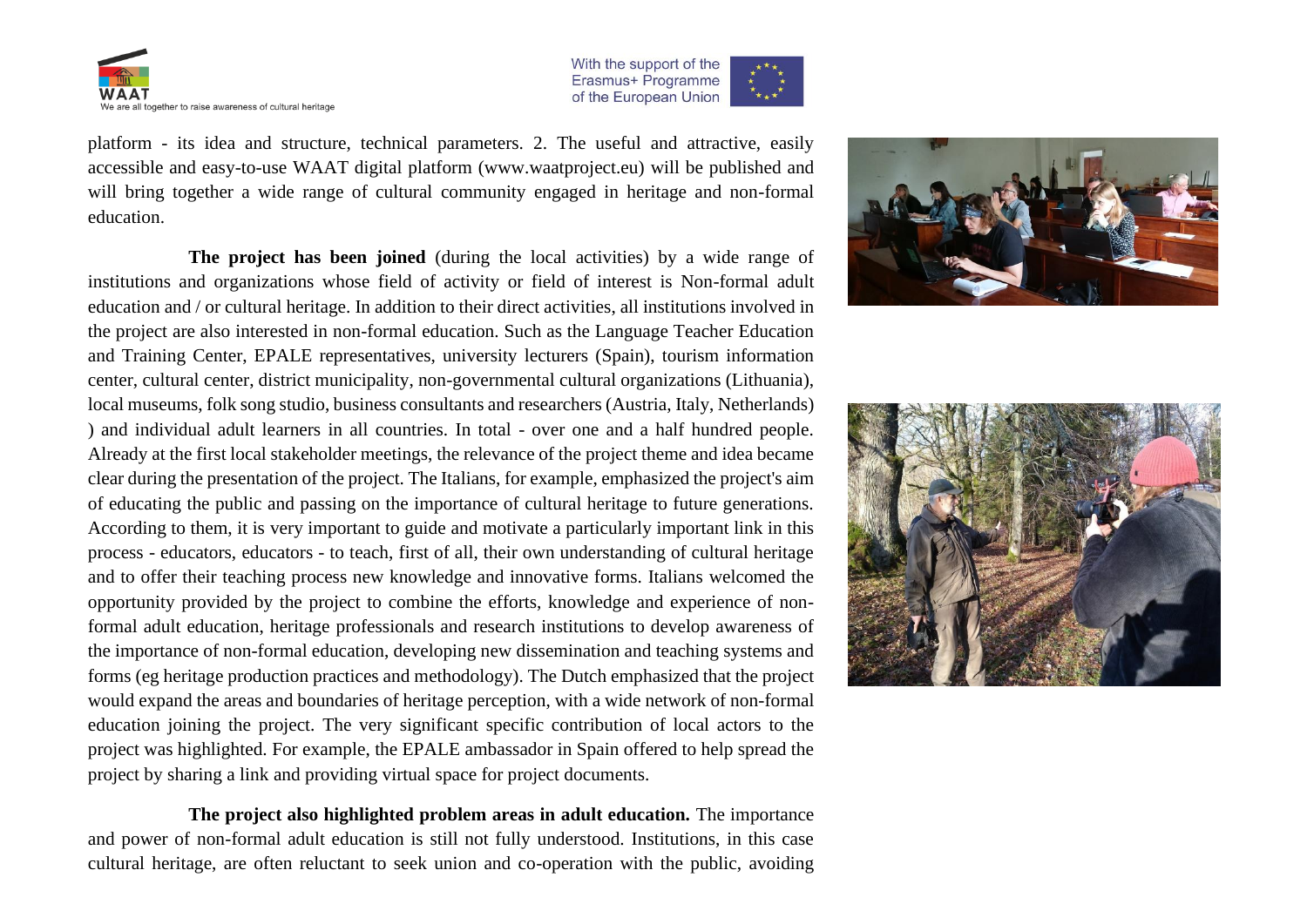



"additional workload". Professionals in the non-formal adult education sector often lack ingenuity and knowledge, involving professionals from other fields in the teaching process, without daring to take on more diverse, complex topics. Teamwork is another problem that has emerged. The inability to work together and communicate often destroys even the most beautiful ideas and hinders the most important work.

**The new non-formal teaching and learning methodology developed during the project (guide) will be a great help for both professionals and learners themselves**. Because it was /is developed together by the entire international project community: by discussing and sharing experiences, by negotiating. In addition, strong professionals in their fields were involved in the project (and product development). For example: Annebel Huijboom, a lecturer at the University of the Arts Amsterdam, a documentary filmmaker, Bianca Bissiach from Italy, an experienced specialist in digital storytelling, video creation / editing, and others.



**The digital platform created will help to reach the "wider waters" with greater force and voice - allowing local communities in Europe to promote their activities and present their cultural values.** The project was and is especially important for small town and village communities. They had and have the opportunity to participate in a project of this scale, to communicate and work together with high-level professionals, project partners abroad. Acquired new knowledge and extremely useful practical skills will not only help them to work more successfully in their field, but will also strengthen their confidence and belief in the importance of their business/work.